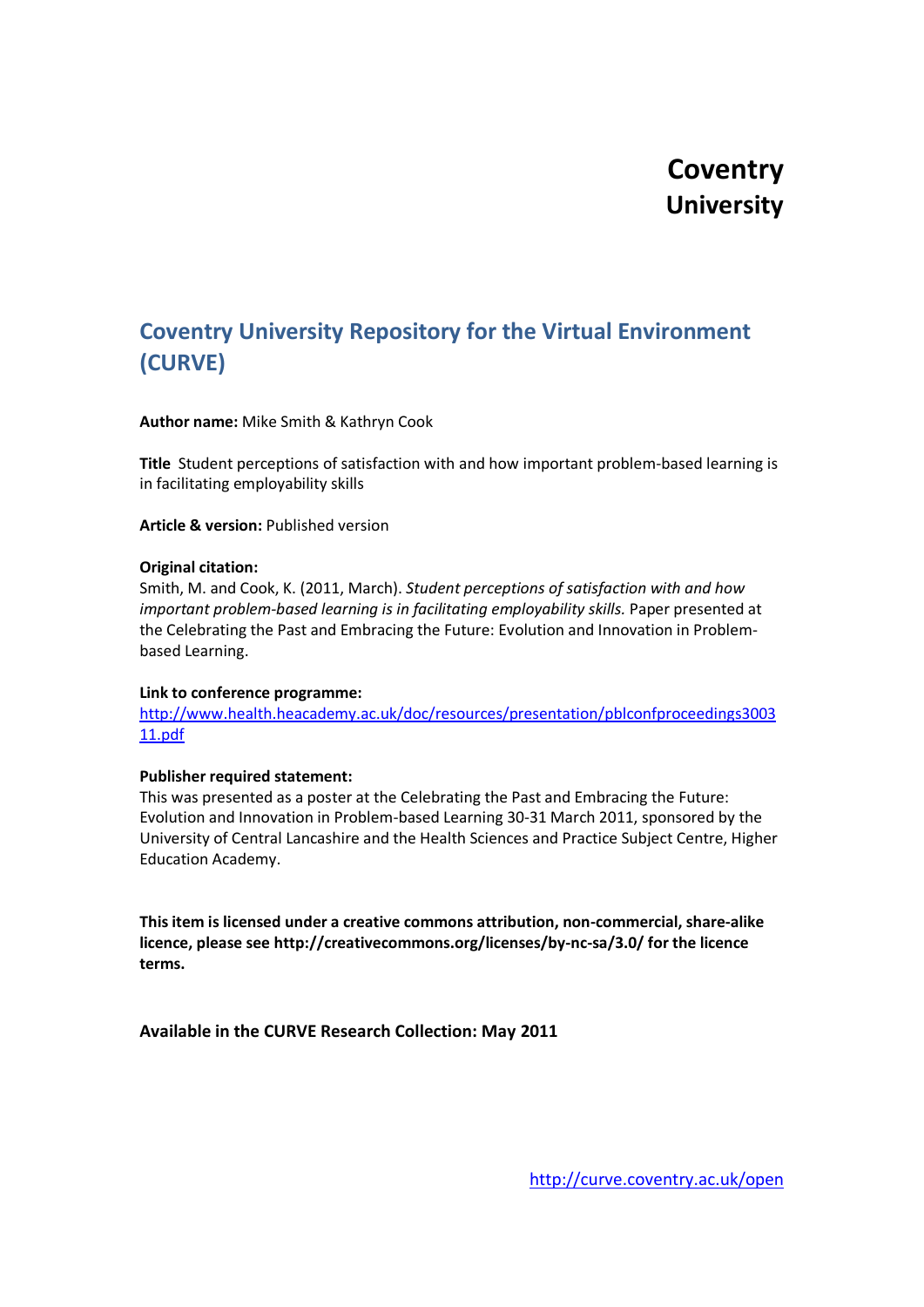## **Student Perceptions of Satisfaction With and How Important Problem-Based Learning is in Facilitating Employability Skills Mike Smith and Kathryn Cook** Coventry University, UK

**Address for correspondence:** Coventry University, Department of Biomolecular and Sport Sciences, James Starley Building, Priory Street, Coventry, CV1 5FB **E-mail address:** [m.smith@coventry.ac.uk](mailto:m.smith@coventry.ac.uk) (Mike Smith).

### **Abstract**

Given the current global economic climate there is a need to increase the emphasis on integrating employability skills into the higher education curriculum. One possible solution to this pedagogic challenge is by introducing problem based learning (PBL) into the learning and teaching programme. We argue that previous PBL research has focused mainly on student performance in comparison to more didactic teaching methods and not on the effect of PBL in facilitating employability skills. The aim of this paper is to investigate undergraduate sport and exercise psychology student perceptions of their satisfaction with, and how important they feel PBL is in developing their employability skills. Implications for changes in student perceptions of PBL in relationship to employability skills over time are discussed.

#### **Key Words**

PBL, Sport and Exercise Science, Sport Psychology, employability, student satisfaction.

#### **Introduction**

#### **The challenge of curriculum design to enhance employability skills**

For a number of years the preferred approach to delivering the sport science curriculum has predominantly been driven by a lecture based approach, as this method is seen by some academics to guarantee that a large amount of important subject knowledge is delivered. However, with the ever increasing demand on higher education to provide graduates who are adequately equipped for the employment market, it may be suggested that having an over emphasis on subject knowledge may actually be detrimental to the overall student experience in acquiring employability skills. In fact during a recent talk by Sir Bruce Keogh on,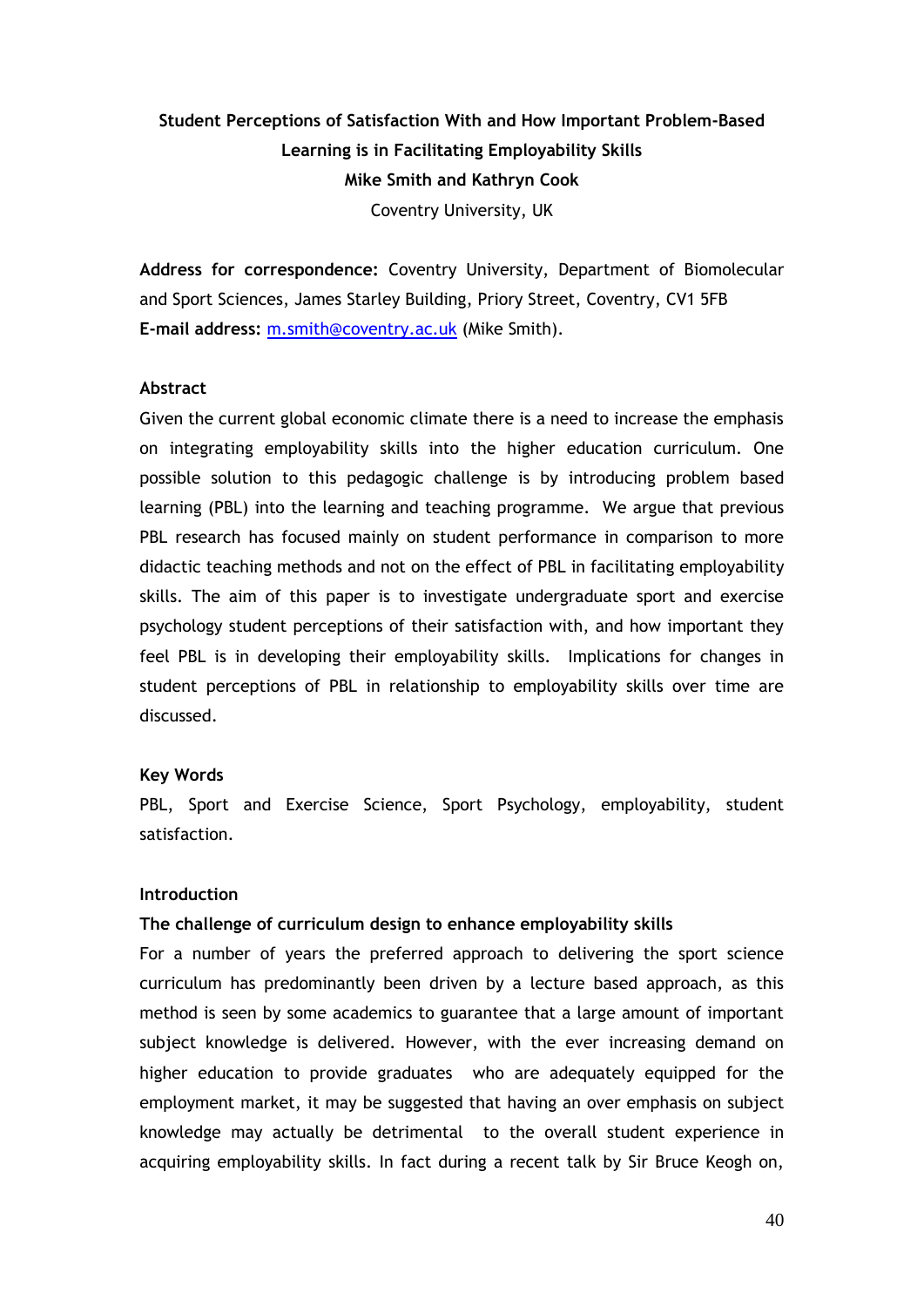"Focussing on Quality and Innovation in the NHS" he stated that by the time a student has graduated 50% of what they have learned [subject knowledge] in their first year is out of date (Keogh 2010).

In support of Keogh, the Association of Graduate Recruiters (AGR) ranks subject knowledge as low as seventh out of ten skills shortages among graduates (AGR 2010a). This may be due in part to the earlier comments that a large number of academics insist on subject knowledge being the main driver of the curriculum. In 2010 the AGR also stated that employer"s estimate a 6.9% drop in graduate vacancies whilst at the same time there are now on average 69 gradates applying for every vacancy. This is alarming news for higher education institutions and any opportunity to develop student employability skills must surely be embraced (2010b).

Support for the inclusion of employability skills in the curriculum comes from Yorke (2004) who argues that employers generally see a graduate"s knowledge of the subject discipline as obligatory but not enough for them to be recruited (2004). Also, an article on the jobs.ac.uk website which is often the first port of call for graduates looking for employment, states that achieving a university degree may well be not enough to secure employment, with Communication, Teamwork, Initiative, Project Management, Flexibility, Interpersonal and Organisational Skills, making up the essential extra curricula requirements (Davies 2009). In fact a widely accessible online job description template constructed by the University of Edinburgh, which potential employers can use when advertising a vacancy clearly indicates that non subject knowledge skills are essential when writing a job description (Humanresources 2010).

Based on the evidence above it seems reasonable to suggest that a reduction in subject knowledge would not be as detrimental to student learning as initially thought. This opens the way for a restructuring of how the curriculum is delivered so that the embedding of employability skills can be facilitated alongside subject knowledge. We suggest that one method to integrate employability skills into the curriculum at the same time as delivering subject content is problem-based learning.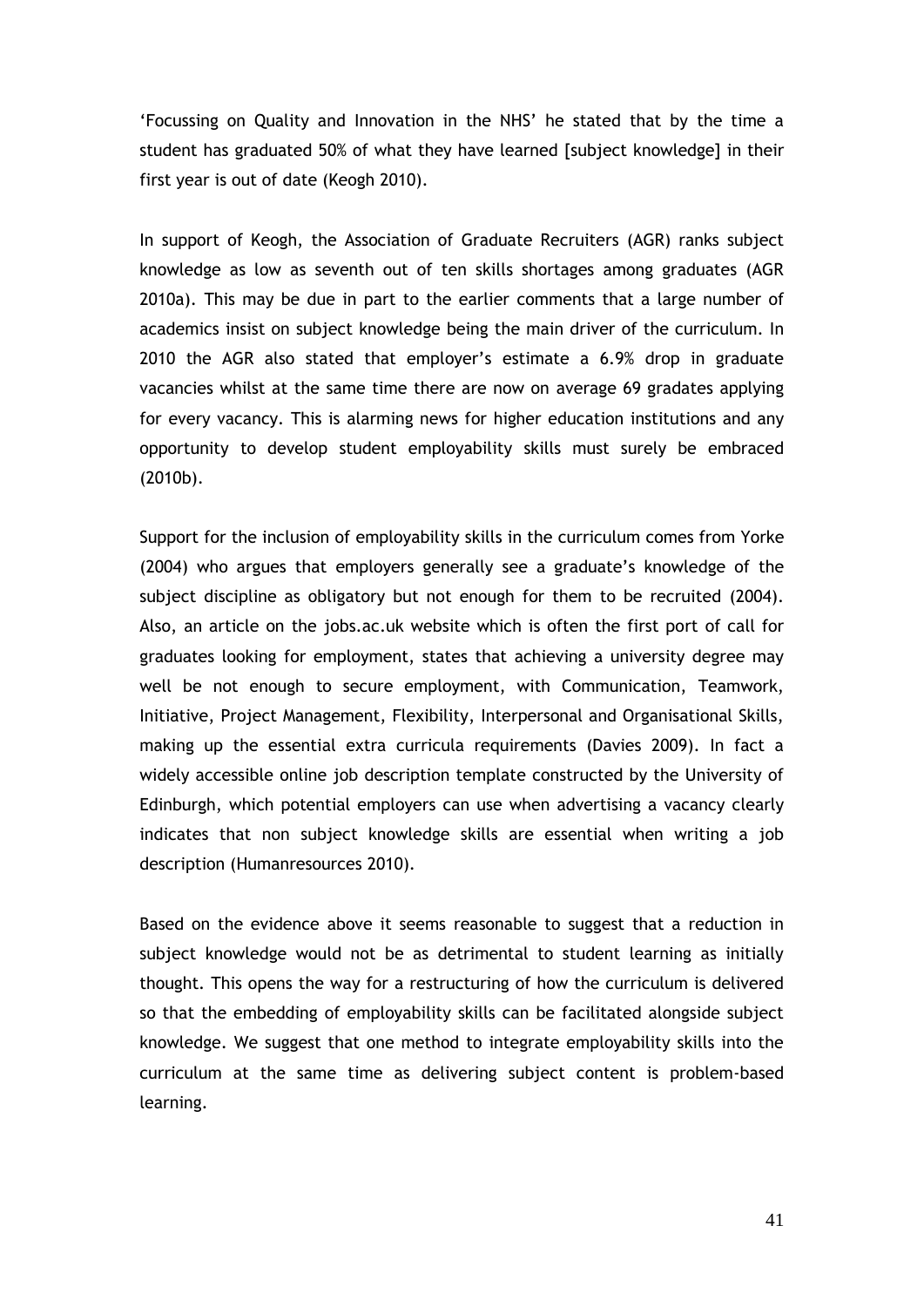## **Justification for using problem-based learning**

According to Milvain (2008) the debate is over whether curriculum design is there to deliver content or to develop critical thinking. She argues that a "thinking curriculum" is the best way forward and proposes setting cognitively demanding tasks that are within the capability of the student. One way of meeting Milvain"s suggestions is by using a PBL approach to curriculum delivery.

In PBL students usually work in groups and independently to solve problem scenarios but are not expected to arrive at a pre-determined solution. They are expected to decide what information they need to acquire and learn, and what skills they need to use in order to manage the situation effectively (Macdonald  $\hat{a}$ Savin-Baden 2004) and is designed to elicit self-directed, student-centred learning such that each student determines what they do and do not know, what they need to learn, how they will learn it, and what resources they will use (David and Irizarry 2009). We argue this is not dissimilar to skills required in employment when the employee is faced with everyday tasks within a chosen profession.

In the past PBL has been used in a number of subject areas including architecture, engineering, law, business and management and social work (Savin-Baden 2000) with anecdotal evidence from a number of reviews reporting mixed educational outcomes for the inclusion of PBL when compared to conventional teaching (Colliver 2000; Hartling et al 2010; Polyzois et al 2010; Roiter 2009; Vernon & Blake 1993). For example, Colliver (2000) who reviewed three articles published in 1993 and research published from 1992 through to 1998 in medical education and Hartling et al (2010) who carried out a systematic review of 22 years of PBL research in pre-clinical medical undergraduate education found no convincing evidence that PBL improves knowledge base and clinical performance when focusing on the relationship between PBL and educational outcomes. However, Vernon and Blake (1993) who reported on 22 studies within the period from 1970 to 1992 found that for clinical knowledge and performance outcomes results somewhat favoured PBL, while assessment outcomes of clinical performance significantly supported the use of PBL.

In light of the mixed research findings Hartling and colleagues concluded that in an attempt to capture and quantify the effects of PBL, work is needed to determine the most appropriate outcome measures (2010). We strongly support these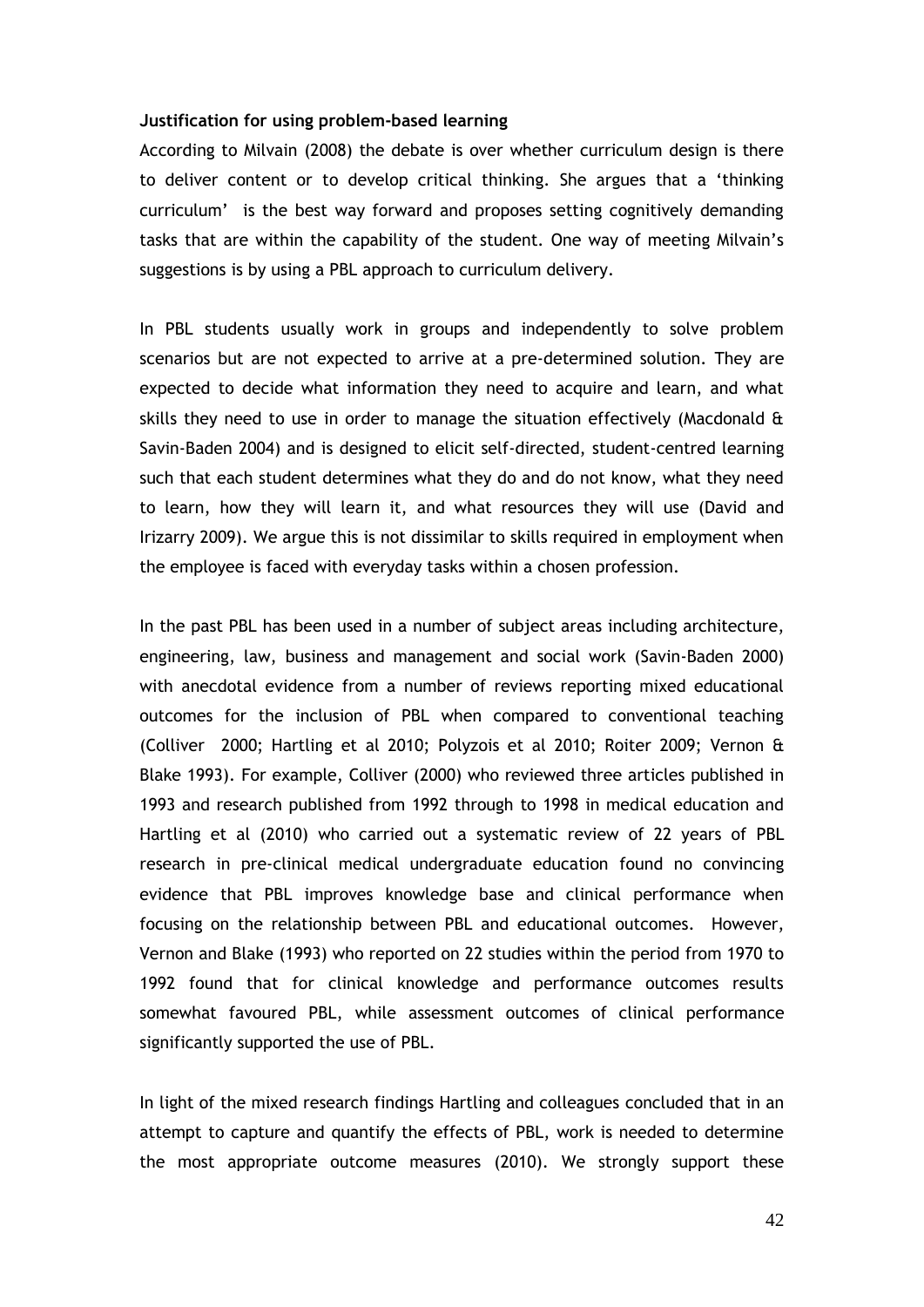comments and recommend that a new focus in the direction of employability skills be taken when assessing the effectiveness of PBL.

## **Student Perceptions of Satisfaction and Importance**

Given the present focus on Higher Education league tables by media, parents and students when choosing a higher education institution for study, it is essential for academics to understand student perceptions of satisfaction with their learning and teaching experiences.

A number of studies have investigated student satisfaction of PBL against a traditional lecture based delivery. For example, a longitudinal study over 5 consecutive years where PBL was used throughout the entire course indicated students had gained more knowledge, were satisfied and accepted the PBL approach (Lucas et al 2006). First year Iranian medical students were more satisfied with PBL and believed that this method increased their problem solving abilities than traditional teaching in gross anatomy (Khaki et al 2007), while (Smits et al 2002) who reviewed continual medical education found PBL increased satisfaction in a number of studies.

However, few authors have documented how PBL has been integrated into undergraduate sports related courses. One such study introduced PBL in to a third year Physiology and Performance Enhancement module over a 10 week period and found that overall, students were satisfied with PBL with no negative comments about the module delivery or content (Duncan  $\hat{a}$  Al-Nakeeb 2006). The authors concluded that PBL is useful in developing independent, creative thinking and practical skills that would be useful in other areas (e.g. employment).

Although the literature base pertaining to PBL implicitly indicates that students using this form of learning seem to be more satisfied with this mode compared to other, more didactic forms of teaching, few studies appear to have explicitly assessed student satisfaction with PBL in developing their employability skills. Furthermore, no study has investigated the possible relationship between student satisfaction and how important students perceive a form of delivery is. Students may well be satisfied with aspects of their academic life but do not feel they are important in developing their learning experience.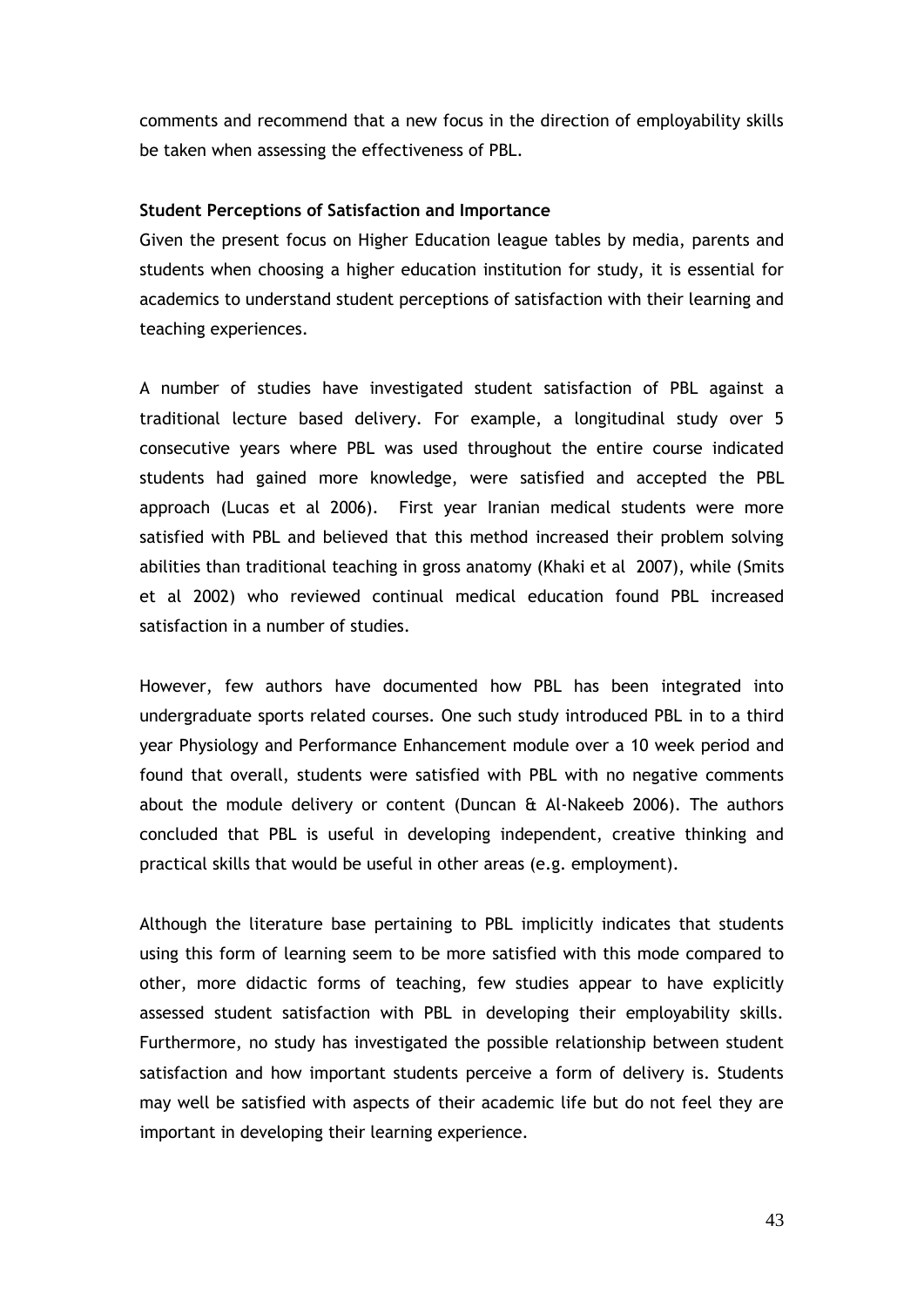We propose investigation is vital because for PBL to be effective in enhancing student employability skills and longer term graduate employability steps must be taken to see if in particular, skills developed as part of the PBL process not only leave students satisfied with their experience, but are also perceived by students as important.

## **Method**

## *Participants*

The participants were 109 undergraduate Sport and Exercise Psychology students (37 level one, 44 level two and 28 level three) from the BSc Sport and Exercise degree course at Coventry University. Levels one and two are mandatory while level three is an optional area of study.

## *Measures*

A moderated version of the National Student Satisfaction Survey (NSS) questionnaire which included seven recognised employability skills (self confidence, problem solving, critical ability, team-working, communication, practical skills and time-management) was used as the basis for data collection. The questionnaire asked students to rate on a Likert scale their satisfaction  $(1 =$ very dissatisfied  $5$  = very satisfied) and the perceived importance (1= not at all important, 5 = very important) of how the PBL experience had developed their seven employability skills.

Two additional YES/NO questions were asked;

- 1. Would you like to see more use made of this type of this learning?
- 2. Would you recommend this type of learning to others?

Students who answered yes to both questions were categorised as the 'Like' group. Students who answered no to both questions were categorised as the "Dislike" group. Students who answered a yes and a no were categorised as the "Unsure" group.

## *Procedure*

PBL was implemented for the whole of the academic year in three levels of the Sport and Exercise Psychology strand of the 2009-10 undergraduate degree programme.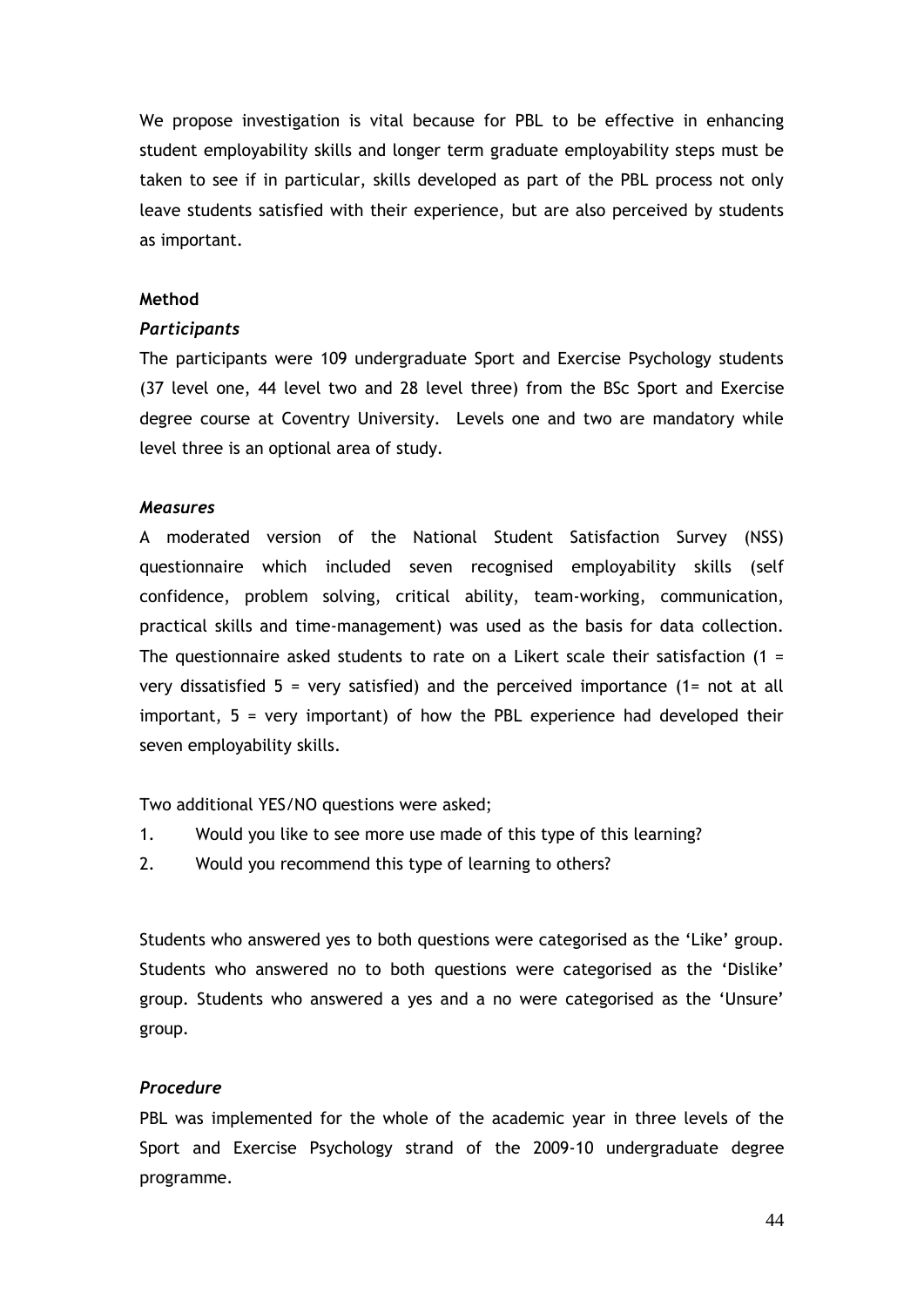The "PBL for Professional Action" model (Savin-Baden 2000) was used which focuses on real-life situations [in sport] that require an effective practical solution (p. 126).

Students worked independently and in groups of five or six and each problem lasted approximately four weeks, during which time students attended tutorial sessions facilitated by a tutor.

For each tutorial session students prepared subject information contrived from the group meetings. During tutorials each student provided a verbal defence of why they thought the information was relevant to the problem scenario.

At the end of the academic year students were asked to complete the moderated NSS questionnaire and were informed that any information provided would remain anonymous.

## **Results**

Results revealed a number of differences across level of study and between those who Liked, Disliked and were Unsure.





## **Fig. 1: Level 1 SSQ Satisfaction Scores for Employability Skills**

Data shown as mean ±SD (n=37 for each group, \* *P*<0.05, \*\* *P*<0.01). A one-way ANOVA revealed significant differences in Satisfaction ratings between level one students who liked and those who disliked PBL in problem solving  $(F(2, 34) = 7.61,$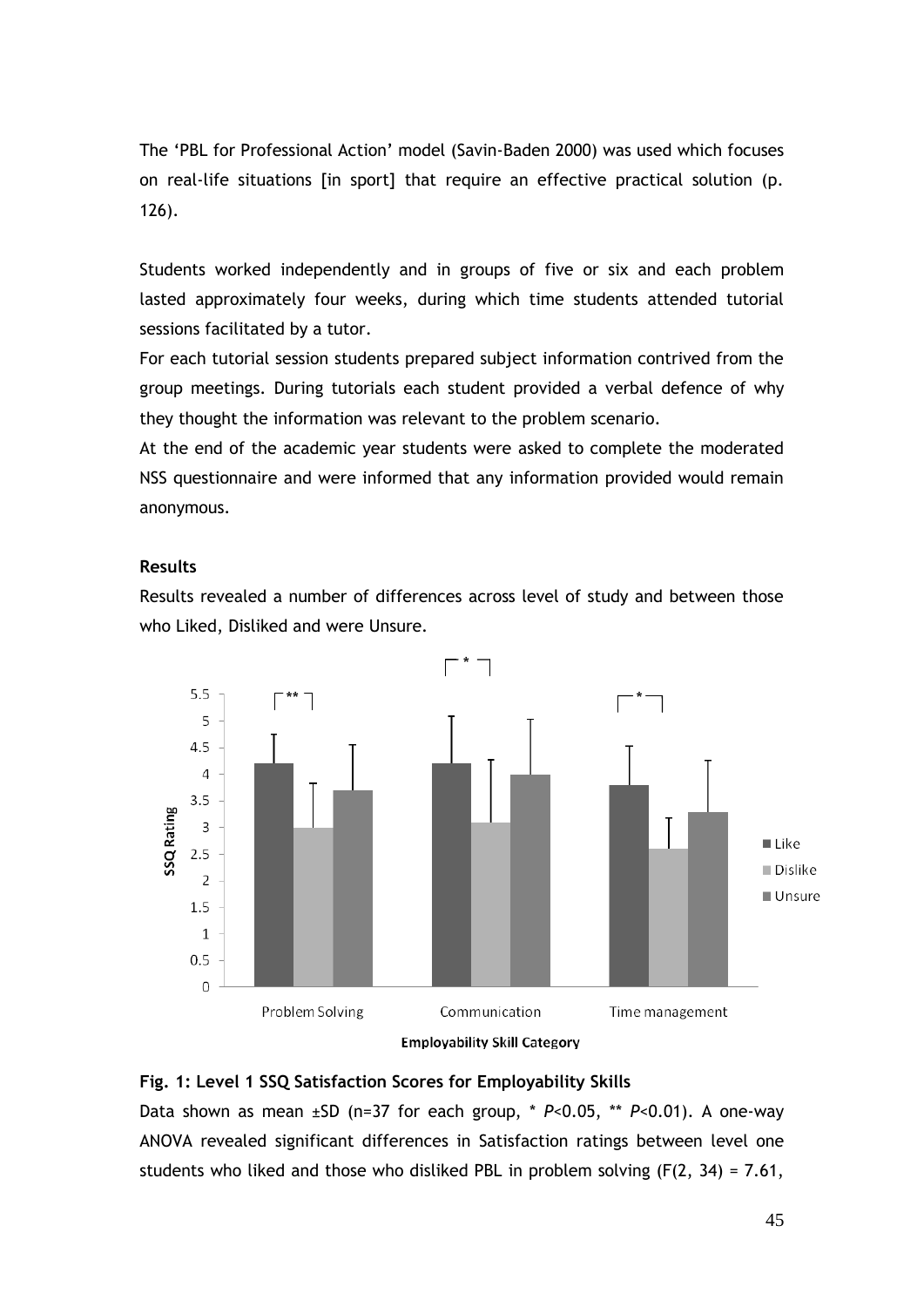p<0.01), communication (F(2, 34) = 4.21, p<0.05) and time management (F(2, 34) = 3.92, p<0.05, See Fig 1). Post-hoc Tukey"s HSD tests found that students who liked PBL were significantly more satisfied that PBL improved their problem solving (p<0.01), communication (p<0.05) and time management (p<0.05) skills than those who disliked PBL. All other comparisons were not significant.



## **Fig. 2: Level 2 SSQ Satisfaction Scores for Employability Skills**

Data shown as mean ±SD (n=44 for each group, \* *P*<0.05, \*\* *P*<0.01). A one-way ANOVA revealed significant differences in Satisfaction ratings between level two students who liked and those who disliked PBL in confidence  $(F(2, 41) = 8.11,$ p<0.01), problem solving (F(2, 41) = 6.27, p<0.01), critical ability (F(2, 41) = 7.23, p<0.01), team working  $(F(2, 41) = 5.22, p<0.05)$  and communication  $(F(2, 41) =$ 4.47, p<0.05, see Fig 2). Post-hoc Tukey"s HSD tests found that students who liked PBL were significantly more satisfied that PBL improved their confidence, (p<0.01), problem solving (p<0.01), critical ability (p<0.01), team working (p<0.05) and communication (p<0.05) skills than those who disliked PBL. All other comparisons were not significant.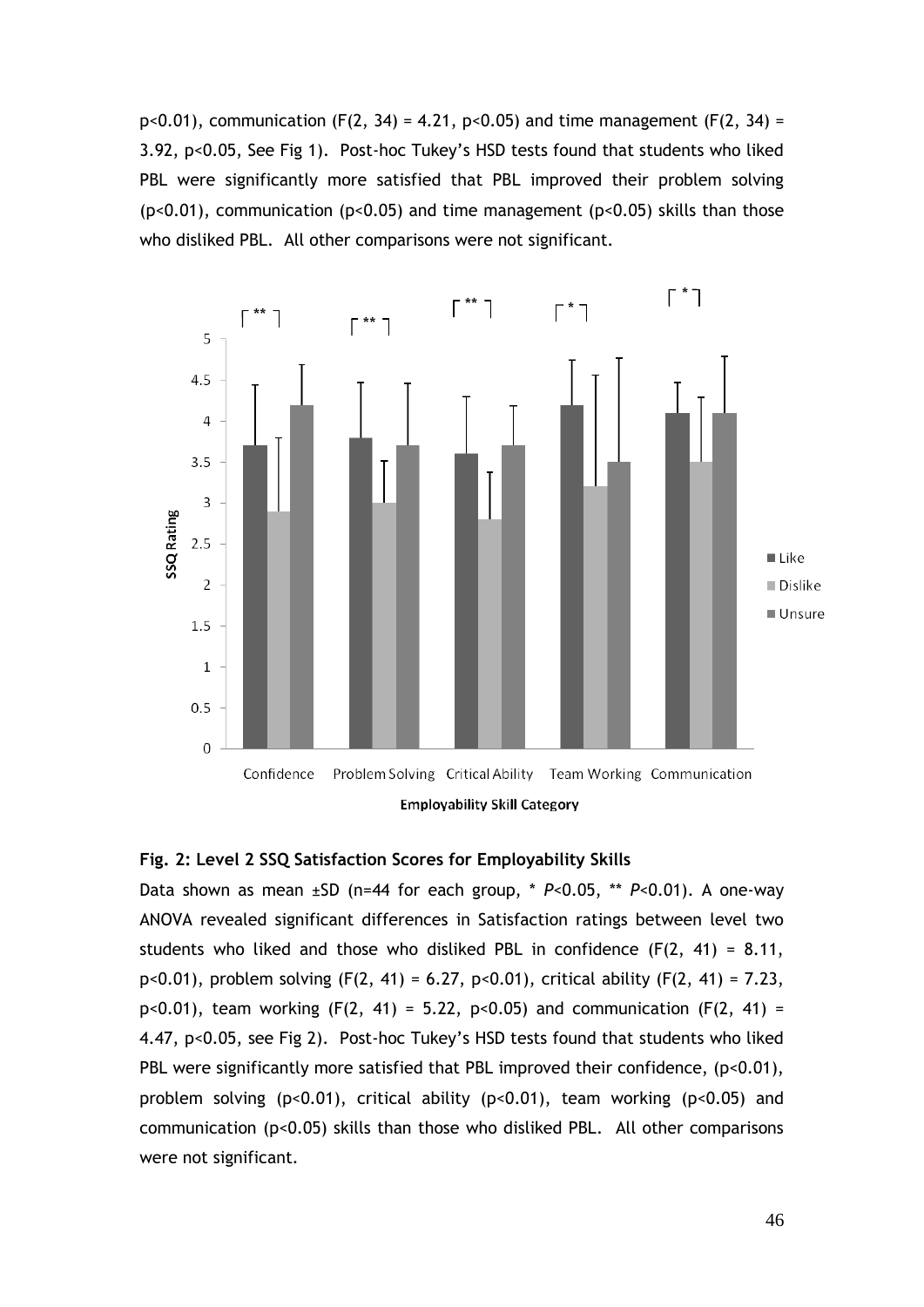

## **Fig. 3: Level 2 SSQ Importance Scores for Employability Skills**

Data shown as mean ±SD (n=44 for each group, \* *P*<0.05, \*\* *P*<0.01). A one-way ANOVA revealed significant differences in SSQ importance ratings between level two students who liked and those who disliked PBL in problem solving (F(2, 41) = 7.56, p<0.01), critical ability (F(2, 41) = 8.19, p<0.01), communication (F(2, 41) = 4.21,  $p<0.05$ ) and practical skills (F(2, 41) = 4.14,  $p<0.05$ , see Fig 3). Post hoc Tukey"s HSD tests found that students who liked PBL perceived it as significantly more important to their problem solving  $(p<0.01)$ , critical ability  $(p<0.01)$ , communication (p<0.05) and practical (p<0.05) skills than those who disliked PBL. All other comparisons were not significant.



**Fig. 4: Level 3 SSQ Importance Scores for Employability Skills**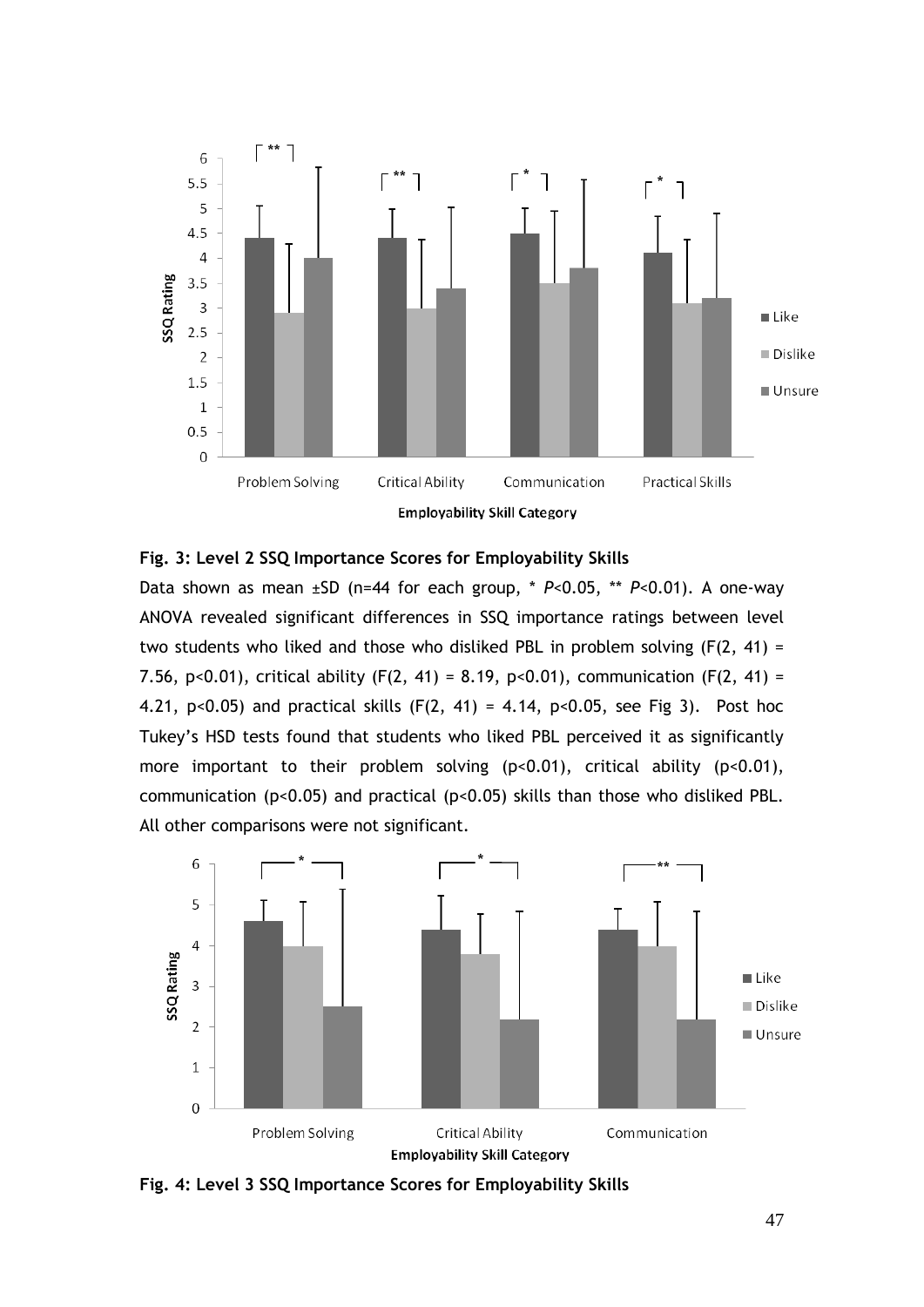Data shown as mean ±SD (n=28 for each group, \* *P*<0.05, \*\* *P*<0.01). A one-way ANOVA revealed significant differences in SSQ importance ratings between level three students who liked and those who disliked PBL in problem solving  $(F(2, 24) =$ 4.61, p<0.05), critical ability (F(2, 24) = 5.01, p<0.05), communication (F(2, 24) = 5.73, p<0.01, see Fig 4). Tukey"s HSD tests found that level three students who liked PBL perceived it as significantly more important to their problem solving (p<0.05), critical ability (p<0.05) and communication (p<0.01) skills than those who disliked PBL. All other comparisons were not significant.

### **Discussion**

In 2010 on average there will be 69 graduate applications for every vacancy and a reduction of nearly 7% of available graduate designations (AGR 2010b). This suggests a large number of students will not enter the profession that the subject content of their degree is based on. Given this information and the current economic climate, it is essential that higher education provides opportunities for students to acquire additional employability skills to help them integrate more efficiently into the employment market.

#### **Using PBL to facilitate employability skills**

Given Keogh"s statement that 50% of what student"s have learned in their first year of study is out of date after graduation (2010); we suggest that a reduction in subject knowledge would not be as detrimental as first thought to the overall student learning experience, and that facilitation of employability skills through a PBL approach would be a positive move.

In the past PBL has been used as a vehicle to deliver what has been termed by Milvain (2008) as a "thinking curriculum". PBL is a student-centred approach which encourages the learner to take ownership of their learning by deciding what information is required and which resources they need to acquire it (David 2009). Previously support for the use of PBL has been mixed, with Colliver (2000) reporting that PBL is ineffective in improving student knowledge while Vernon and Blake (1993) results supported the use of PBL. The present investigators suggest that it is now time to change the focus of PBL research so that future studies concentrate on the relationship between PBL and employability. The findings from the present study demonstrate that student engagement with the PBL process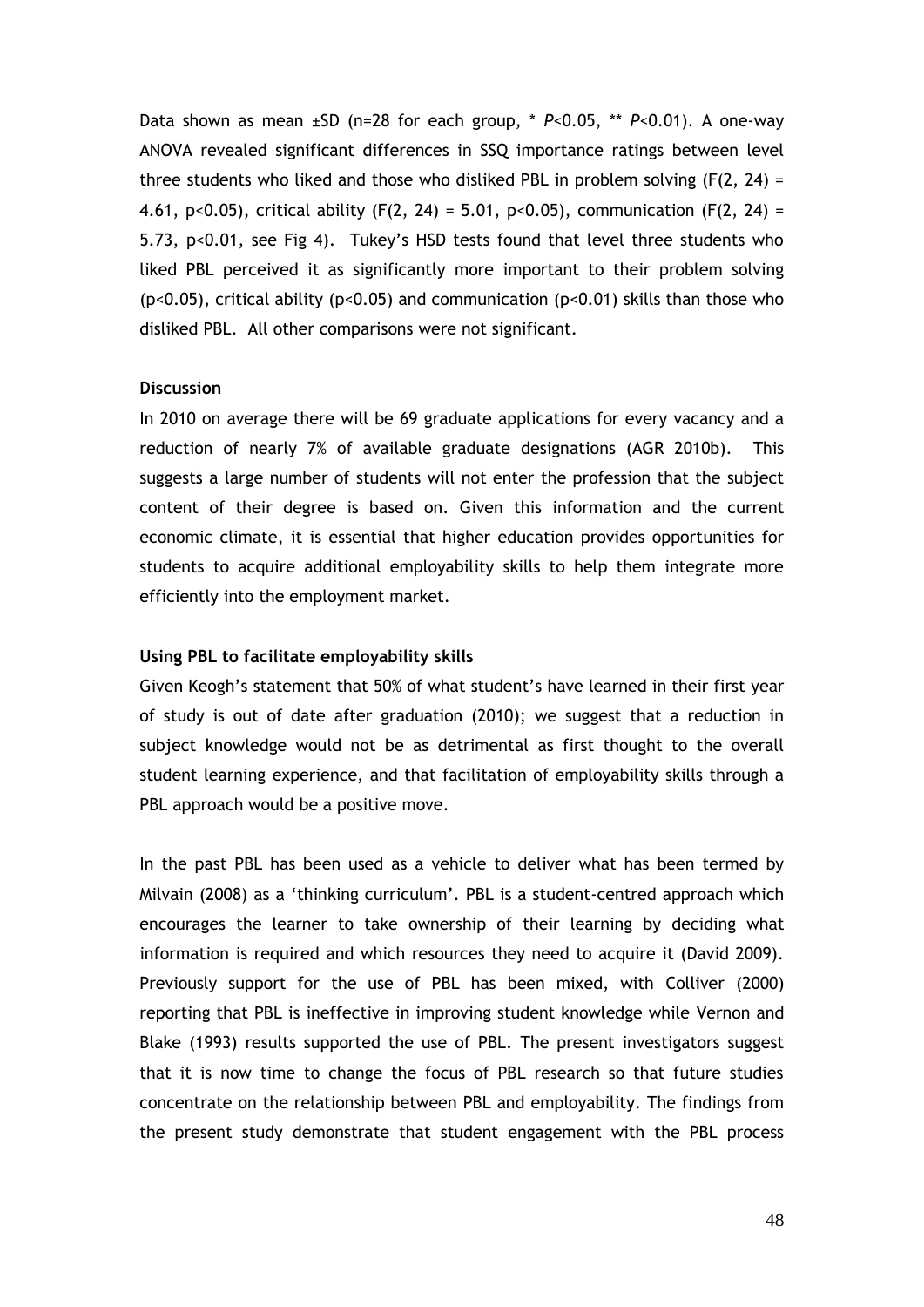results in development of employability skills over time which has been proposed by Davies (2009) as essential when applying for a graduate vacancy.

## **Satisfaction and importance of PBL in developing employability skills** *Satisfaction*

At level 1 there were significant differences between the Like and Dislike groups for problem solving, communication and time-management. Difficulties with problem solving are expected in the first year. For some students the PBL process will be new to them so initially some may not fully understand it (Savin-Baden 2000).

Communication is also an area in which students" may need time to develop. When students first come to university initially it may be difficult to make friends. Interestingly, the Dislike group still rated communication 3 out 5 which suggests that they were communicating with other students on the module. When students first arrive at university they are faced with an overwhelming number of things to do and although some level 1 students found PBL helped to develop their timemanagement there were significant differences between the Like and Dislike groups. At levels 2 and 3 there are no significant differences for time-management which supports the claim that PBL does help to enhance student timemanagement. Significant differences were found at level 2 between the Like and Dislike groups although the Dislike group still provided high ratings for confidence, problem-solving, critical ability, team working and communication. At level 3 no significant differences were found for the satisfaction categories.

## *Importance*

There were no significant differences for any categories at level 1. At level 2 there were significant differences between the Like and Dislike groups. However, the Dislike group still provided high ratings for problem solving, critical ability, communication and practical skills which do provide positive support for PBL in developing these skills. In addition although the Dislike group ratings suggest they do not like PBL the students still recognise the benefits in developing their employability skills. At level 3 there were significant differences between the Like and Unsure groups which may be caused by the extremely high ratings which the Like group gave to problem solving critical ability and communication. A very important point here is that although in all levels some students disliked or were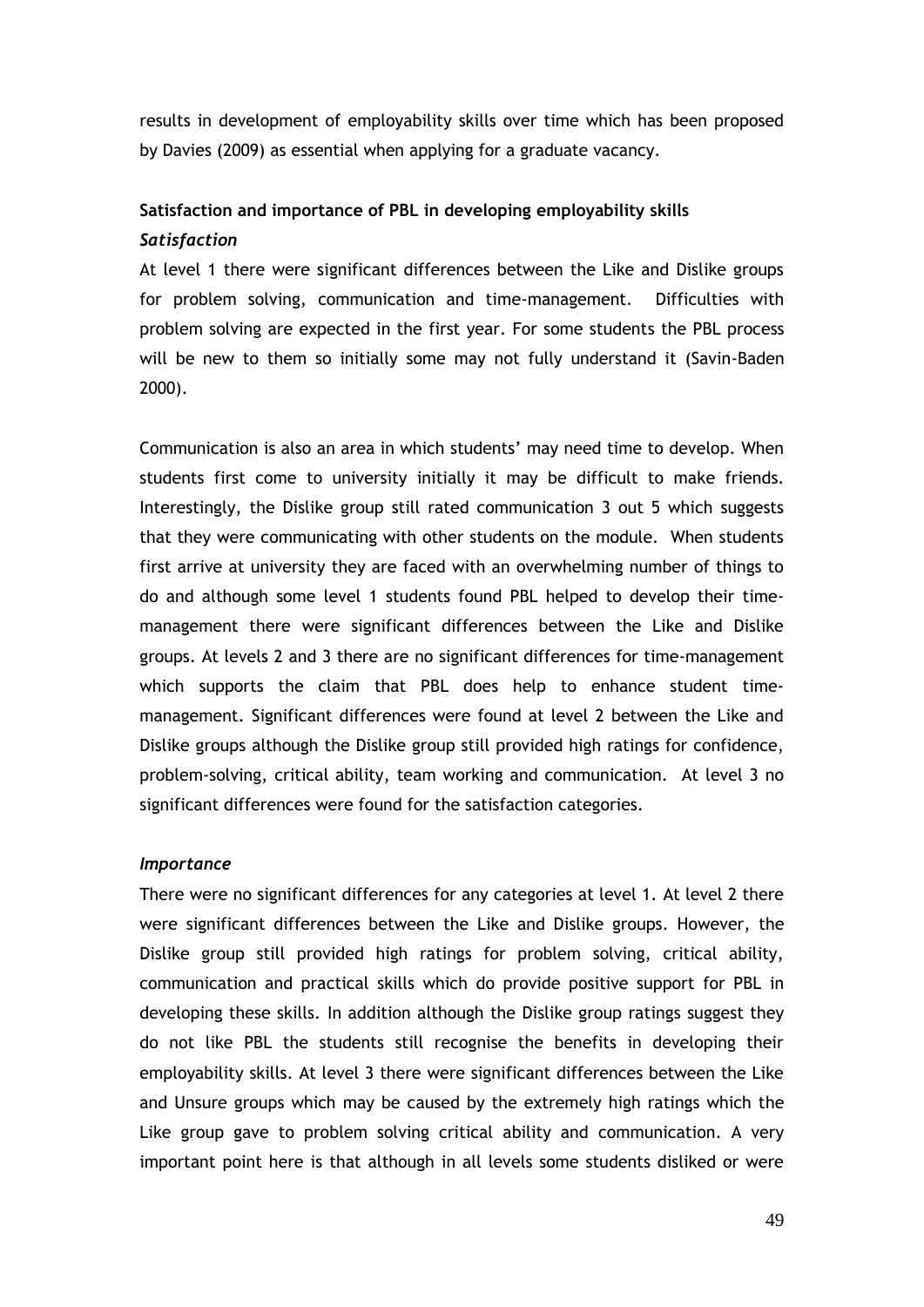unsure they still recognised the importance of PBL in developing their employability skills.

#### **Changes in Satisfaction and Importance over time**

The present study supports Savin-Baden"s (2000) proposal that for students to fully understand the PBL process it must be implemented into the curriculum from level 1. This is clearly seen by the differences in student perceptions across all the three levels. In level 1 student's are new to PBL and possibly not thinking about employment. During level 2 student perceptions change and for the first time they start to understand the importance of employability skills in addition to subject knowledge.

Level 3 ratings indicate that all groups are satisfied with PBL developing their employability skills although there are some differences for importance. Interestingly, at level 3 it is the Unsure group, not the Dislike group, that are providing the significant differences in importance, which suggests for some students, three years on an undergraduate programme may still not be long enough for them to completely accept PBL.

#### **Conclusion**

The AGR propose that from 2010 there will be a large reduction in graduate destinations which will result in many graduates taking up employment in nonsubject specific posts. This emphasises the need for higher education institutions to look seriously at ways of enhancing student employability.

If a broader understanding is to be achieved further investigation should take place across all subject areas of sport science, which in the past has been guilty of focusing too much on the relationship between subject content and academic achievement as performance outcome measures.

Finally, a limitation of the present study is that data is completely from the student perspective. Future research would benefit considerably if employer"s opinions on whether students who have been taught via PBL are better equipped for the work place than their traditionally taught cohort.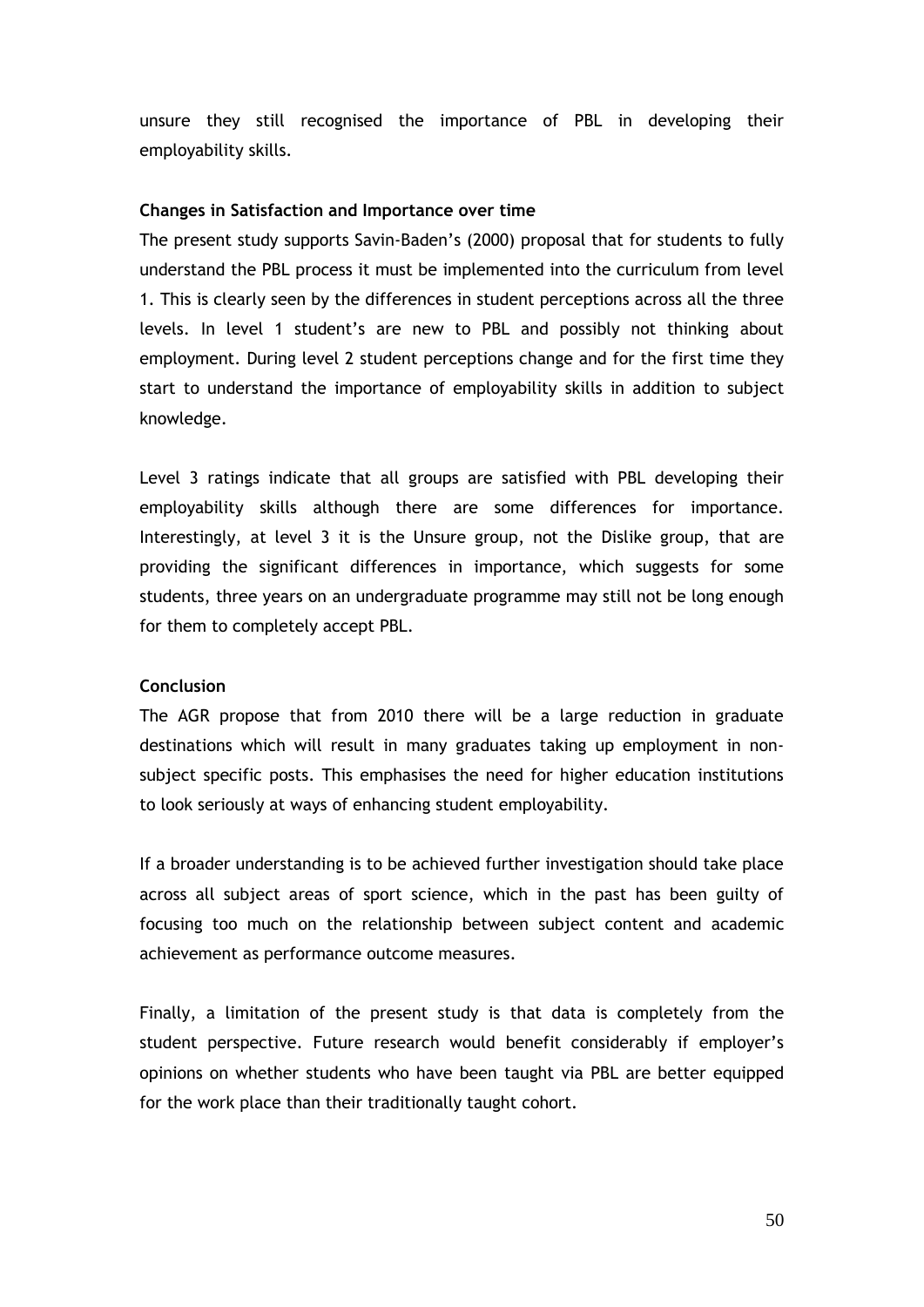#### **References**

AGR 2010a. "*The top ten skills shortages among graduates".* Available from [<http://www.agr.org.uk>](http://www.agr.org.uk/) [17<sup>th</sup> August 2010].

AGR 2010b. **'***Class of 2010 Faces Uphill Struggle for Jobs"* Available from  $\frac{1}{10}$  [<http://www.agr.org.uk>](http://www.agr.org.uk/) [11<sup>th</sup> November 2010].

Colliver, J. A. 2000. "Effectiveness of Problem-based Learning Curricula: Research and Theory", *Academic Medicine* Vol. 75, No 3, March 259-266.

[David, J.](http://www.refworks.com/RWShibboleth/~0~) and [Irizarry, K.J.](http://www.refworks.com/RWShibboleth/~0~) 2009. "Using the Pub Matrix literature-mining resource to accelerate student-centered learning in a veterinary problem-based learning curriculum" *Journal of Veterinary Medical Education,* 202-208.

Davies 2009. "*What Are Employers Looking For? Skills and Qualification"* Available from < <http://www.jobs.ac.uk/career-tools-and-advice/interview-tips/> > [17<sup>th</sup> August 2010].

Duncan. M. J. and Y. Al-Nakeeb 2006. "Using problem-based learning in sports related courses: An overview of module development and student responses in an undergraduate Sports Studies module" *Journal of Hospitality, Leisure, Sport and Tourism Education 5(1)5-57.*

Hartling, L. Spooner, C. Tjosvold, S. and Oswald, A. 2010. "Problem-based learning in pre-clinical medical education: 22 years of outcome research" *Medical Teacher*, 32 (1) 28-35.

Humanresources 2010. *"University of Edinburgh. Job Description Template"*  Available from < *[www.humanresources.ed.ac.uk/pay/.../JD\\_template.doc](http://www.humanresources.ed.ac.uk/pay/.../JD_template.doc)* > [17th August 2010].

Keogh, B. 2010. "*Focussing on Quality and Innovation in the NHS"* Talk delivered at Coventry University on July  $6<sup>th</sup>$ .

Khaki, A. A. Tubbs, R. S. Zarrintan, S. Khamnei, H. J. Shoja, M. M. Sadeghi, H. and Ahmadi, M. 2007. "The First Year Medical Students" Perception of and Satisfaction from Problem-based Learning Compared to Traditional Teaching in Gross Anatomy: Introducing Problem-based Anatomy into a Traditional Curriculum in Iran" *International Journal of Health Sciences* (1) 136-140.

[Lucas, M.](http://www.refworks.com/RWShibboleth/~0~) Garcia Guasch, R. Moret, E. [Llasera, R.](http://www.refworks.com/RWShibboleth/~0~) [Melero, A.](http://www.refworks.com/RWShibboleth/~0~) and [Canet,J.](http://www.refworks.com/RWShibboleth/~0~) 2006. "Problem-based learning in an undergraduate medical school course on anesthesiology, recovery care, and pain management" *[Revista espanola de](http://www.refworks.com/RWShibboleth/~2~)  [anestesiologia y reanimacion](http://www.refworks.com/RWShibboleth/~2~) 419-425.*